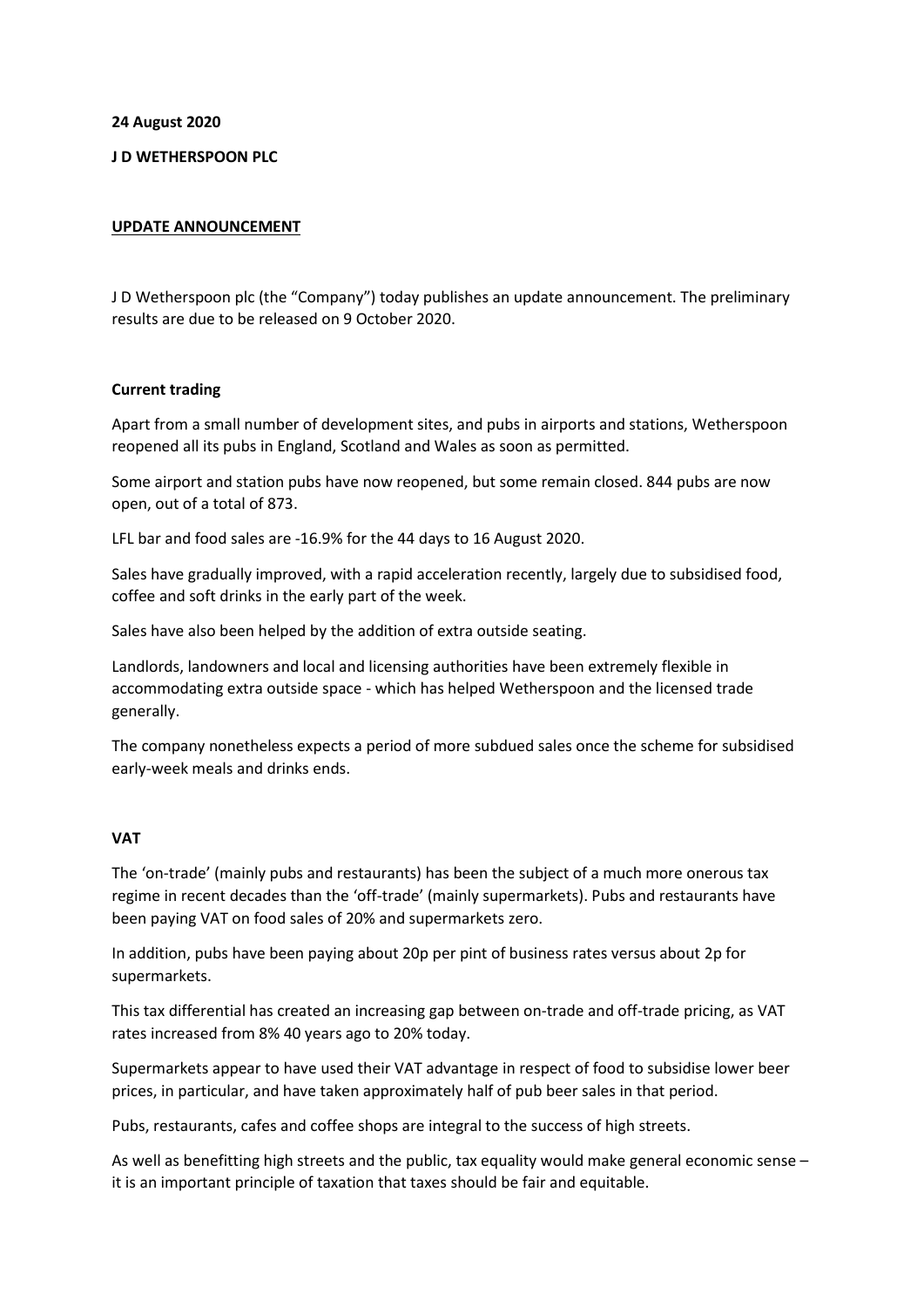It makes no sense for supermarkets, often operating outside town centres, to have a tax advantage. The Chancellor, Rishi Sunak, has recently closed the VAT gap between the on and off-trade, by temporarily reducing VAT on food sales in the on-trade to 5%.

If this major step towards tax equality is maintained in the long term, it will result in a significant increase in investment and employment in the on-trade.

## **Property**

Since the beginning of July the Company has opened two new pubs, in Crossgates, a suburb of Leeds and in Kingswinford in the West Midlands.

## **Financial position**

The Company remains in a sound financial position. Net debt at the end of the last financial year is estimated to have been about £825m.

Since the closure of pubs in March 2020, the Company has received a waiver of bank covenants for April and July 2020.

In addition, a share placing raised £141 million and a £48.3 million loan was agreed under the government loan ("CLBILS") scheme.

The Company proposes to enter discussions with its lenders regarding waivers for the current financial year, in due course.

## **Misrepresentations**

The Company was the subject of a large number of harmful media misrepresentations in the aftermath of lockdown.

The issue was taken up with various media organisations, and corrections and apologies were forthcoming from, among others, The Times, The Daily Mail, The Independent, The Mirror, The Sun, Forbes, the BBC, Huffington Post, Sky News and local newspapers.

The corrections, available at the time it went to press, were published in the last edition of Wetherspoon News, which has been available in all Wetherspoon pubs.

The Company is particularly concerned about Twitter comments made by Jo Stevens (MP for Cardiff Central) and Rachel Reeves (MP for Leeds West) – neither of which has been deleted.

Jo Stevens said (25 March, 2020) that "after a session in front of Rachel Reeves and BEIS Wetherspoons have u-turned on decision not to pay 43,000 staff".

As both Jo Stevens and Rachel Reeves know, Mr Martin never appeared in front of the BEIS (Business, Energy and Industrial Strategy) committee, chaired by Rachel Reeves, and never 'uturned', since no decision was ever made not to pay staff.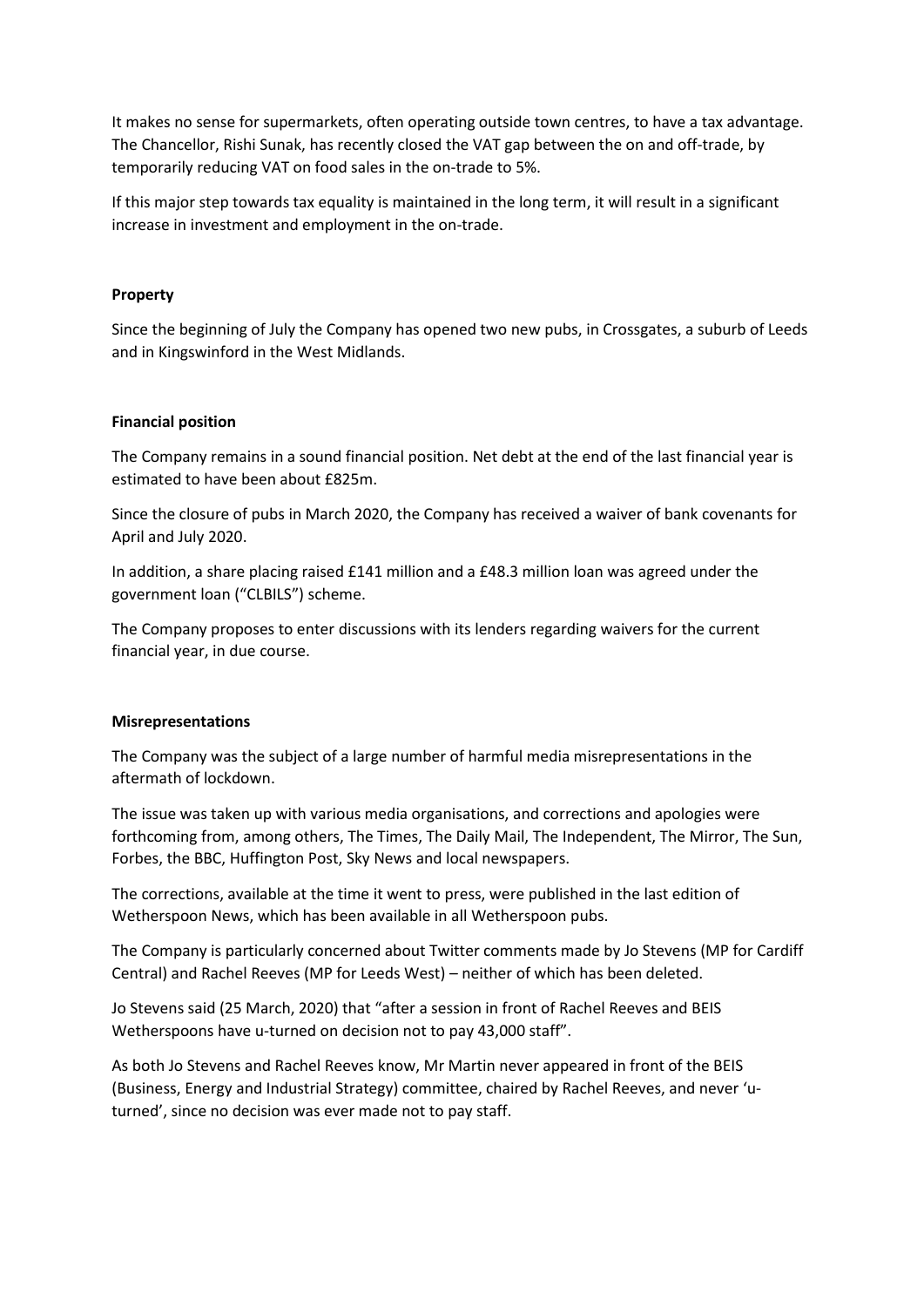In a separate Twitter comment, (24 March, 2020) Rachel Reeves said Wetherspoon "refused to pay its 40,000 employees" and "refused to lockdown altogether". Both these statements by Reeves are completely untrue.

More recently, the Guardian (Philip Inman, 17 August, 2020) ran a headline, apparently based on allegations regarding one pub (The Fox on the Hill, London SE5) that "overcrowding in Wetherspoon pubs may lead to [a] Covid spike", and said that that "pubs will become a breeding ground for the next surge in the virus".

The Guardian quoted Helen Hayes (MP for Dulwich and West Norwood) who said that Wetherspoon is "putting lives at risk" and is "allowing overcrowding".

These statements are irresponsible and untrue.

Wetherspoon has made strenuous efforts to adhere to government regulations and guidance.

Covid-19 operating plans have been developed for all countries in the United Kingdom, as well as Ireland.

Each pub has a specific Covid-19 risk assessment and an occupancy level based on the number of seats, so that all customers can be seated.

Tables have been spaced out to comply with social distancing requirements at all pubs.

The company has also installed floor screens between the tables and "till surround" screens at the bar.

There is an average of ten hand sanitiser stations around each bar area, as well as additional stations 'back of house' for staff.

Training has been provided for all staff on the safety procedures.

In the week ending 16 August nearly a million (912,688) customers across the company registered their "Test and Trace" details using either the paper or digital (QR) systems in place in all pubs. Bearing in mind that only one customer from each group needs to register, these numbers indicate that the systems are effective.

As a result of the Guardian article, the Fox on the Hill received separate visits from the Police, the licensing authorities and public health officials.

Following these investigations, the company received the following email on 21 August 2020 from an official at the London Coronavirus Response Cell:

"I am writing to confirm that we are satisfied following our risk assessment of the infection control measures you have in place at Fox on the Hill, and recommend no further action be taken with regard to the recent anonymous tips you received of there being COVID-19 positive people in the pub."

During the Leveson Inquiry, MPs made it abundantly clear that journalists have a duty to correct misleading statements. MPs clearly have a duty to uphold the same principles themselves.

**Outlook**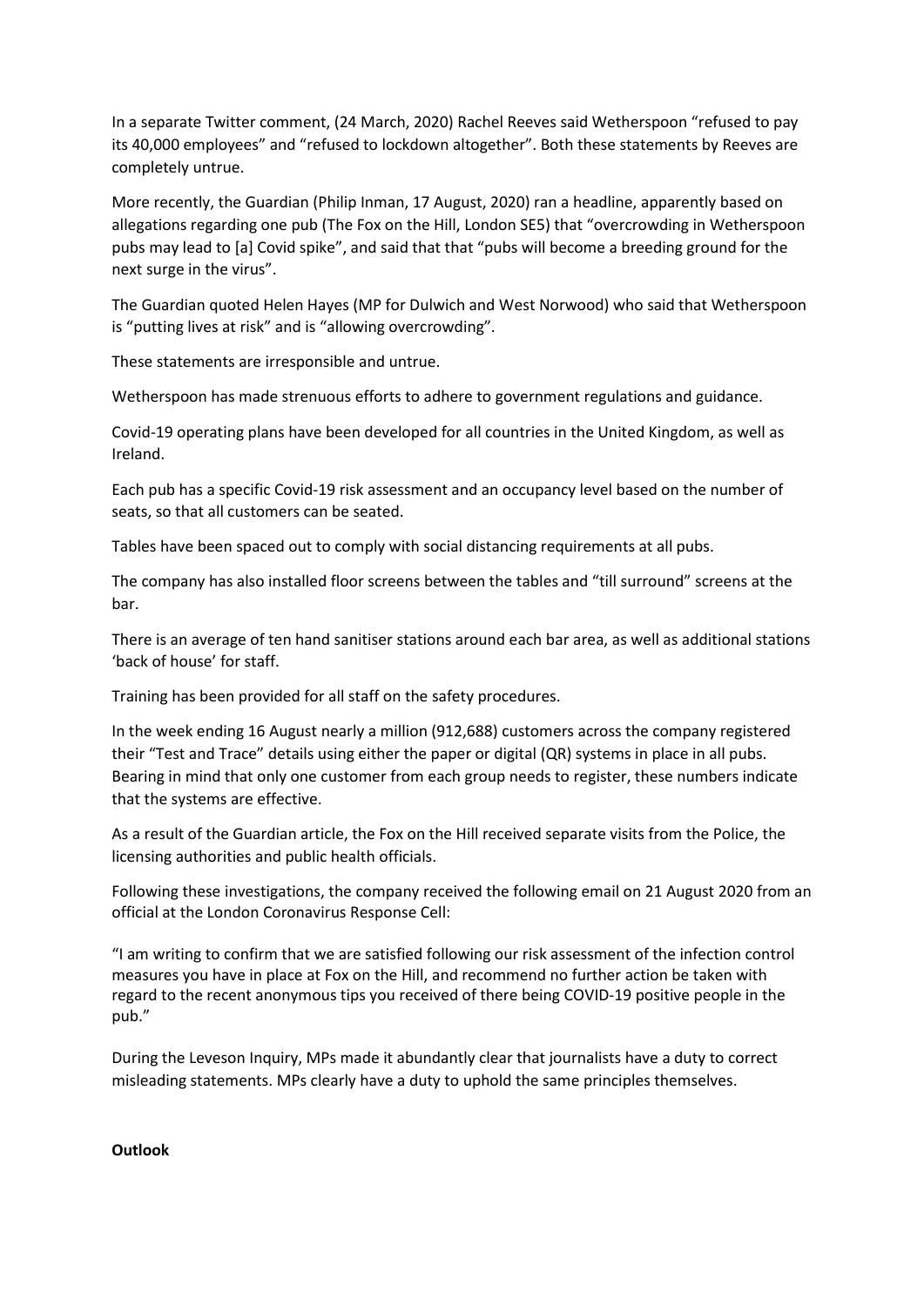The chairman of Wetherspoon, Tim Martin, said:

"There is a debate in the scientific community, and among observers and commentators, as to whether lockdowns are beneficial in battling Covid-19.

"Many academics, including Nobel Prize winner Michael Levitt of Stanford University and Swedish government adviser Johan Giesecke, believe that they are not - and that social distancing, combined with rigorous handwashing are the practises for which there is genuine scientific evidence.

"Johan Giesecke explained his arguments in a short interview on Sky News Australia on 29 April 2020 (see transcript below, appendix 1), which can be viewed on YouTube. He correctly anticipated the problems of renewed outbreaks in countries placing excessive reliance on lockdowns.

"The debate is riven with rancour and political factionalism, but I believe, on the balance of the arguments, that avoiding full lockdowns and adopting the Swedish approach, is the better solution. I have written an article on this subject, which has appeared in the pub trade press (Appendix 2, below).

"Wetherspoon had 5 positive tests for Covid-19 among its 43,000 staff before lockdown and has had 24 positive tests since pubs reopened on 4 July – since reopening, the amount of testing has substantially increased.

"Other environments seem to have higher levels of infection. For example, one sandwich-making facility in Northampton had 287 positive tests among its workforce, and one farm in Hereford had 77 cases.

"Some experts, such as Professor Hugh Pennington of Aberdeen University, believe that pubs are major centres of infection, but they have provided no evidence - in fact, our experience suggests otherwise.

"If Professor Pennington has evidence he should publish it, so that it can be peer-reviewed, as is standard practise among scientists.

"Risk cannot be eliminated completely in pubs, but sensible social distancing and hygiene policies, combined with continued assistance and cooperation from the authorities, should minimise it".

"The Company expects to make a loss for the year ending 26 July 2020, both before and after exceptional items. Some of these exceptional items will be related to the Covid pandemic."

# **Appendix 1 – Transcript of interview, former Swedish chief epidemiologist Johan Giesecke, SKY NEWS AUSTRALIA – 29th April 2020**

**Question:** You've been a strong critic of the idea of lockdowns, Sweden has avoided these sort of lockdowns that we're seeing here in Australia. Tell us your thoughts - are lockdowns the correct way to go?

**Johan:** You introduced me by saying that I would say that you got it all wrong. I don't think you go it all wrong but you painted yourself into a corner and I'm watching with interest how you and 100 other countries will climb out of the lockdown, because I don't think any government that I know gave a minute's thought about how they would get out of the different lockdowns that are installed. Take the school closure for example, if you close the schools, when are you going to open them,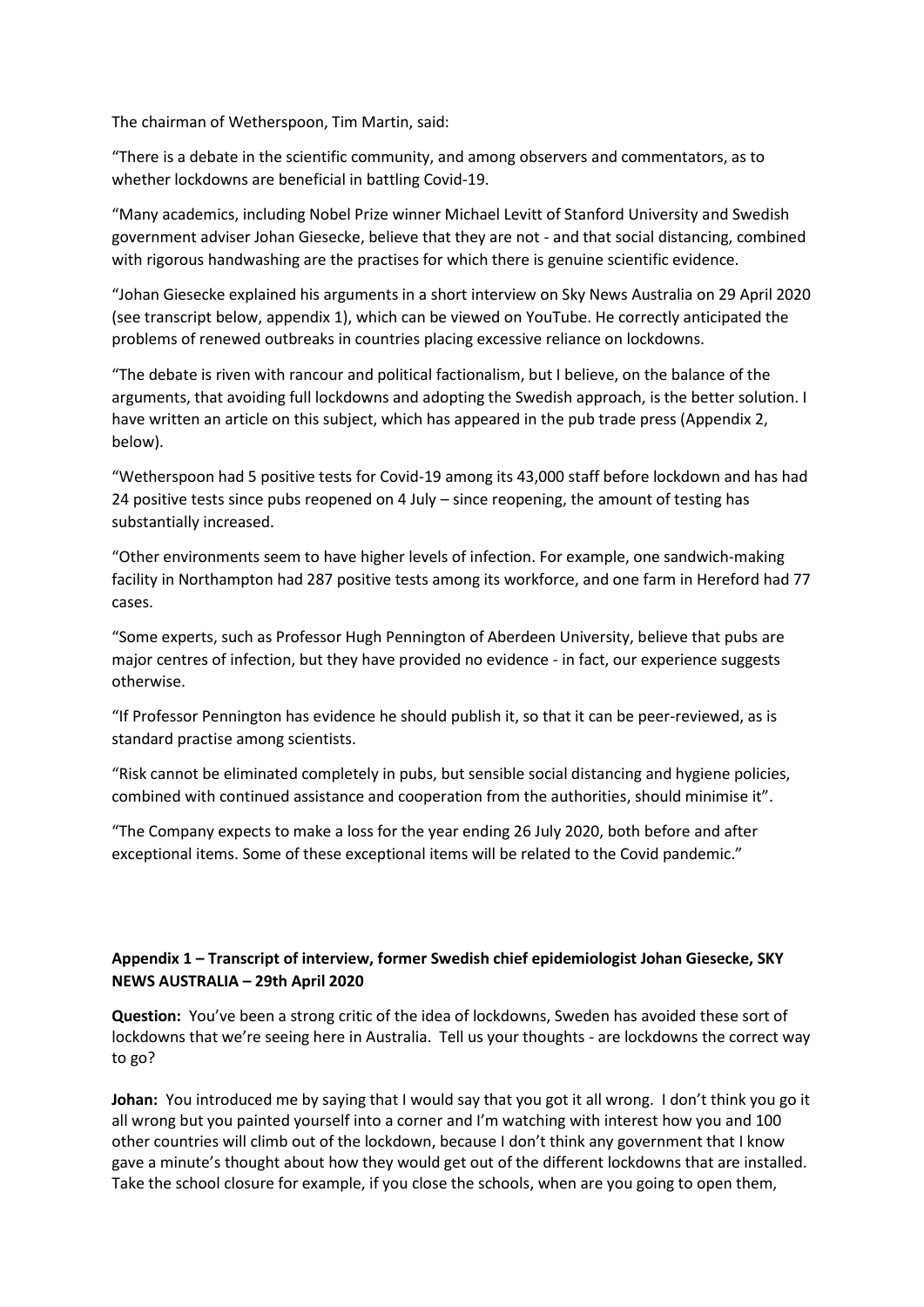what's the criteria? I don't think anyone thought about that when the closure was decided on. Anyway, so Sweden doesn't have such a strict lockdown, there are a few things that are forbidden – the crowd can't be more than 50 people, at restaurants that are mostly open, there should be 5ft or 1.5 meters between the tables, you have to sit down to eat, there are a few things like that but rather mild things… there are very few laws and ordinances passed, you can go out without being stopped by the police and fined or threatened with prison and mostly we talk about trust… we trust the people - people are not stupid. That's… the basic line [in Sweden]. If you tell people what's good for them and what's good for their neighbours and other people, they do that. You take a restriction that's sensible and understandable, people will follow it.

**Question:** You said that you think the results are going to be similar across most countries regardless of the approach they've taken, can you take us through that?

**Johan:** There is a tsunami of a rather mild infection spreading around the globe and I think that's there's very little chance to stop it by any measure we take. Most people will become infected by this and most people won't even notice. We have data now from Sweden that shows between 98 and 99 percent of the cases have had a very mild infection or didn't even realise they were infected. So we have this spread of this mild disease around the globe and most of it is happening where we don't see it. It's among people that don't get very sick, spread it to someone else that doesn't get very sick and what we're looking at is a thin layer at the top of people who do develop the disease and even thinner layer of people that go into intensive care and then even thinner layer of people who die. But the real outbreak is happening where we don't see it.

**Question:** So…..you're saying that at some point pretty much everybody is going to get this disease to some degree or another. Here in Australia we've done an incredibly good job suppressing it. I'm wondering do you think we've done too good a job, is it possible to do too good a job suppressing it in the early stages such that you won't ever be able to take the foot off the break on your restrictions to get the disease just to a manageable flow of cases that the health system, which we were told this was all about preparing for that, be allowed to handle the cases as they come through.

**Johan:** Yes… one point is to flatten the curve a bit so that the health care isn't overused. You may succeed, and New Zealand may also succeed, but I've been asking myself when New Zealand or Australia has stamped out every case in the country, what do you do for the next 30 years. Will you close your borders completely? Quarantine everyone who is going to Australia or New Zealand? Because the disease will be out there. I don't know how you are going to handle that. That's your problem.

**Question:** You've said you think in most countries regardless of the measures we take, eg. Taiwan has been very successful and other countries like Italy have been disaster cases, but you think at the end of the day they're all pretty much going to end up with the same fatalities, the same results, the same deaths regardless of what measures they took. Explain that.

**Johan:** Yes. Basically I think it will be the same because, like I said, the real epidemic is invisible and it's going on all the time around us. The other thing with a lockdown is when you open it, you will have more cases, so the countries who pride themselves in having a few deaths now, will get these deaths when they start lifting the lockdown.

**Question:** Tell us briefly about the Imperial College results that sparked this worldwide panic. You believe they were flawed, these were the initial results that were coming out and the modelling that was saying millions are gonna die. You thought that was flawed, tell us why.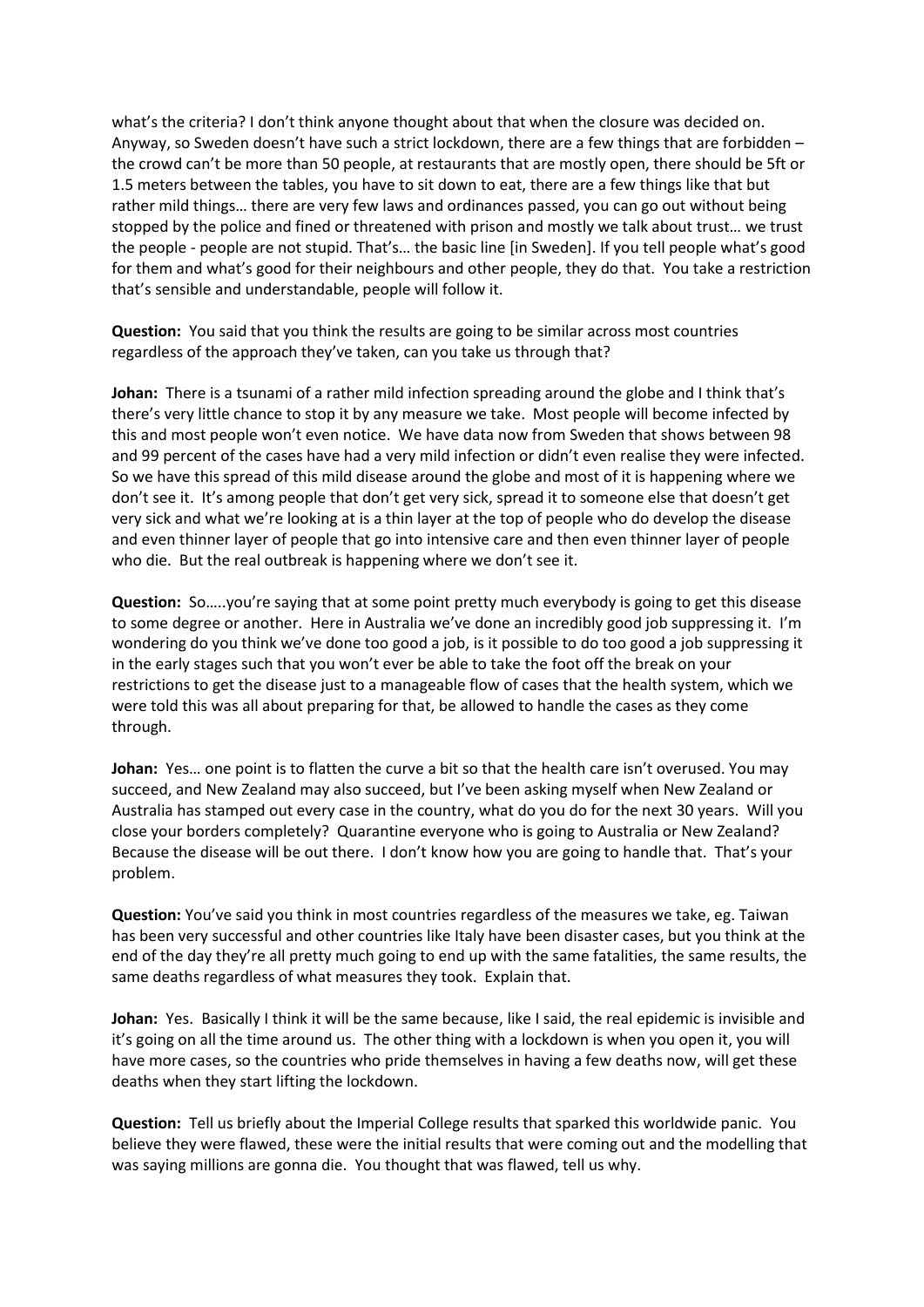**Johan:** Yes, there are a few procedural things… One is that the paper was never published which is normal scientific behaviour. The second thing it wasn't peer-reviewed, which means it wasn't looked upon by other people, which is also normal scientific procedure. So it was more like an internal departmental communication, a memo. And then the big mistake of the Imperial group was under-estimating the proportion of the very mild cases that would never be detected, that's the main thing with that prediction. And it's fascinating how it changed the policy of the world. The UK made a u-turn overnight [upon] the publication of the paper which is fascinating. So, yes, there were several other mistakes with the paper but it gets very technical to get into that.

**Question:** You mention that the overwhelming majority of people that get this disease have no symptoms or very minimal symptoms. Do we even know the real fatality rate of the coronavirus?

**Johan:** No. Well it's around 0.1%.

**Question:** We were told it was 3% initially, initially 2%, are you saying now that it's 0.1%., that's pretty much the same fatality rate as the regular flu isn't it?

**Johan:** I think it's a bit higher actually. I said before in Sweden that this is like a severe influenza. I don't think that's completely true – it will be a bit more severe than the influenza, maybe double but not tenfold.

**Question:** With all of the health care systems focusing on flattening the curve and being prepared for these waves of infection, which aren't necessarily coming because of the very restrictive measures, overall are we gonna see more people dying, we talked a little bit about this before on the show, of cancers, heart attacks, things like that, simply because they're too scared to go to the hospital because they think they won't get treated. Is there going to be other deaths that are going to be caused by our overweighting focus just on this one particular disease?

**Johan:** Could well be. The emergency rooms here in Stockholm have about 50% of the usual number of patients coming in, and one reason is probably that people are scared of contracting the disease when they go into hospitals, and another is that, I think, they say they can wait a bit until the thing is over.

**Question:** You've said the best policy, the correct policy, would be to simply protect the old and the frail. Is that correct?

**Johan:** Yes, and that's the Swedish model. It has… two pillars. One is only use measures that are evidence-based. And there are two that are evidence-based… one is washing hands… we've known that for 150 years since Semmelweis in Austria a long time ago. The other is social distancing. If you don't get too close to other people, they won't infect you. And the third may be trust people. People are not stupid, if you tell them what's good for them they will do what you say. You don't need soldiers on the street - and police. It's unnecessary.

END.

**Appendix 2 – Article by Tim Martin, MCA, 17 August 2020**

**THE ICE-COOL SWEDES ARE RIGHT**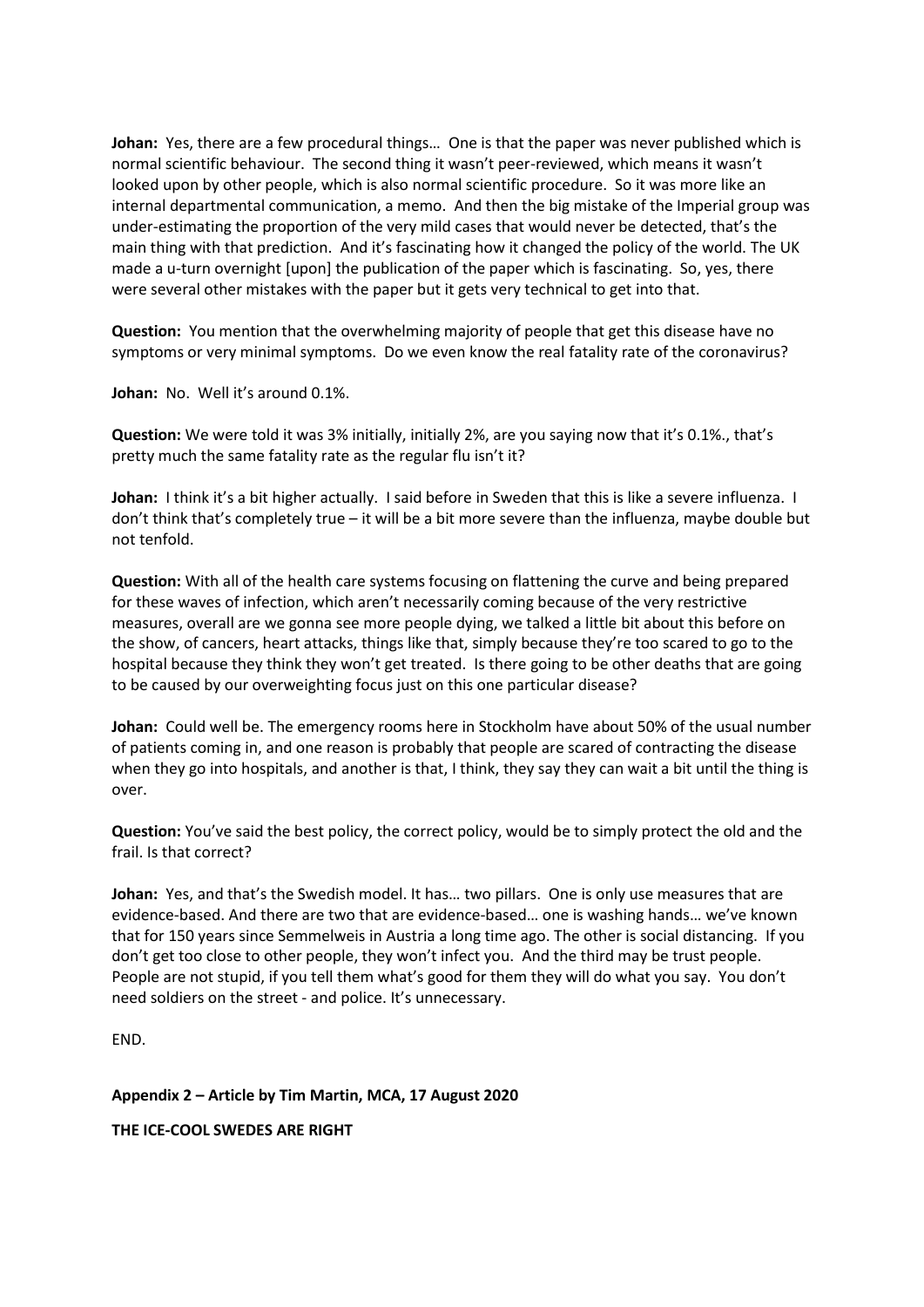The debate about Covid-19 has created fireworks and polemics between stay-insiders who, as commentator Christopher Snowdon has said, "consider any relaxation of lockdown as tantamount to genocide", and lets-go-outers, who laud Bjorn Borg, Volvo, ABBA and the more relaxed Swedish approach to the virus.

The public is intelligent and understands, to paraphrase Leonard Cohen, that both sides cannot be wrong.

The truth is out there somewhere, but is hidden in a fog by a lack of reliable information - and by political and tribal conflict in which heavily doctored evidence has become the norm.

A volte face by the advisory committee Sage, and the government, has added to the confusion. Sage said in March that it "was unanimous that measures seeking to completely suppress the spread of Covid-19 will cause a second peak".

The committee and the government nevertheless u-turned and sought to suppress the virus, following the publication of disputed research by Imperial College which, according to the Swedish epidemiologist Johan Giesecke, was deeply flawed and "changed the policy of the world", leaving the Swedes in isolation.

Professor Giesecke highlights three fault lines with Imperial's research: it wasn't published "which is normal scientific behaviour", it wasn't peer-reviewed "which is also normal behaviour", and, most importantly, it greatly overestimated the severity of the infection by "underestimating the proportion of very mild cases."

The UK public's perplexity was further exacerbated by exhortations to "follow the science" - falsely implying that disputatious scientists had sunk their differences on the subject and were all promoting the same path.

As anyone running a business knows, experts and scientists promote all sorts of conflicting opinions and the true gift of leadership is to use common sense and debate to sift the wheat from the chaff. The same applies to politics: to govern is to choose, according to the political adage.

Thus many of us, supported by most world governments, followed the science and bought diesel cars - only to discover, after a few decades, that the science was cobblers.

Indeed, "following the science" has been particularly hazardous in the pseudo-medical area of dietary advice, for the last half century at least.

The main advice since the 1970s, swallowed whole by most commentators, academics and the medical profession, has been to avoid or minimise consumption of butter, cheese, eggs and full fat milk - unfortunately, it would seem, that advice has turned out to be utter cobblers too, as most people now know.

There has also been a consensus of medical advice that heavy exercise, let's say a daily five mile run, is healthy, but that also turns out to be untrue for many people - a daily stroll may well be healthier, after all, it seems.

Risking opprobrium from what comedian Ricky Gervais calls the "outrage mobs", many observers believe that the Swedes and let's-go-outers are now building a winning position in this fractious debate - not through debating prowess or slogans, but because they're right.

Sweden itself, having avoided a lockdown, is doing well, perhaps better than the UK, Spain and France - and the serious repercussions of the virus there appear to be on the wane.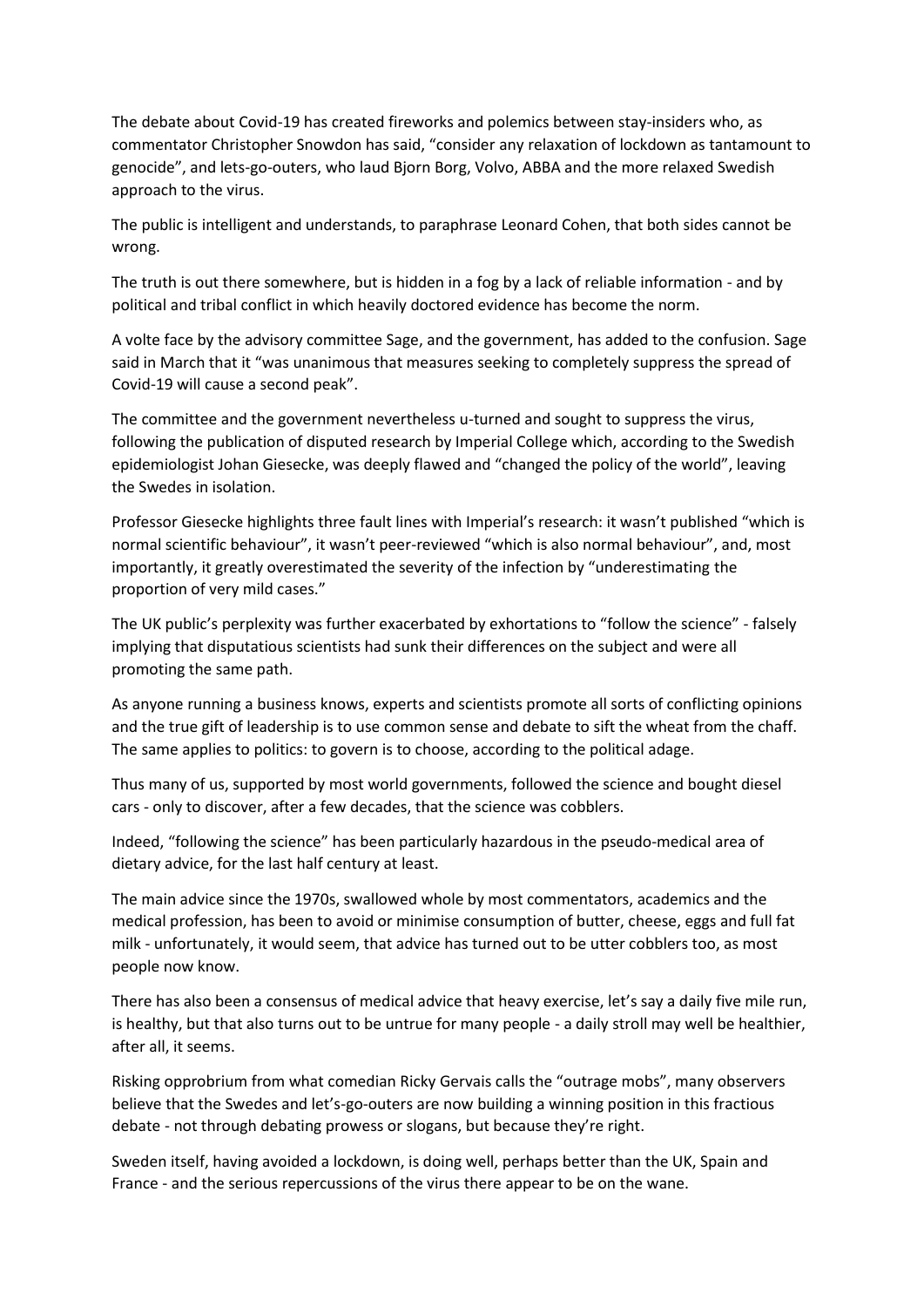Stay-insiders counter that Sweden's relative success is due to a less dense population. However, the US and France both locked down and both are far less densely populated than the UK, yet the severity of their experience with Covid-19 has been similar to ours.

Conversely, Singapore is far more densely populated, yet has had lower fatality rates. So an explanation based on population density makes no sense.

Swedish epidemiologists, like Johan Giesecke and Anders Tegnell, supported by an impressive cast of academics in the UK, the US and elsewhere, have argued that following the science means protecting the old and vulnerable, washing hands and social distancing - measures for which there is clear scientific evidence.

There is no evidence, they say, that lockdowns work - when you lift the lockdowns, the virus resumes its course, which is mild or asymptomatic in most cases. Indeed this prediction may explain a resurgence of cases in Australia and New Zealand, once restrictions were lifted.

However, lockdowns invariably cause massive collateral damage, devastating economies, inducing mental illness, reducing treatments for serious conditions and interrupting education.

In addition, if you suppress the virus in one country, as New Zealand has, the Swedes say, you must keep your borders closed indefinitely, which is not a practical proposition for a successful economy.

So for many of us, it seems likely that the ice-cool Swedes, who kept their heads while others were losing theirs, are right. However, as pragmatists, we don't blame the government for getting it wrong in backing the Imperial College horse, under the most excruciating pressure.

Ironically, since lockdown has ended, we've broadly followed a course the Swedes have advocated all along. As in medicine, business, sport, war or any other field of human endeavour, it's easy to make the wrong move and it's essential to zig zag to the right conclusion.

Most let's-go-outers believe that the government zigged in the wrong direction during lockdown - so now it's time to zag. Eventually, the fog will lift and we'll know for sure who's right.

END.

## **Enquiries:**

| John Hutson   | <b>Chief Executive Officer</b> | 07970 477377 |
|---------------|--------------------------------|--------------|
| Ben Whitley   | <b>Finance Director</b>        | 07970 477428 |
| Eddie Gershon | Company Spokesman              | 07956 392234 |

Please send any questions by email to [investorqueries@jdwetherspoon.co.uk](mailto:investorqueries@jdwetherspoon.co.uk)

## **Notes to editors**

1. J D Wetherspoon owns and operates pubs throughout the UK. The Company aims to provide customers with good-quality food and drink, served by well-trained and friendly staff, at